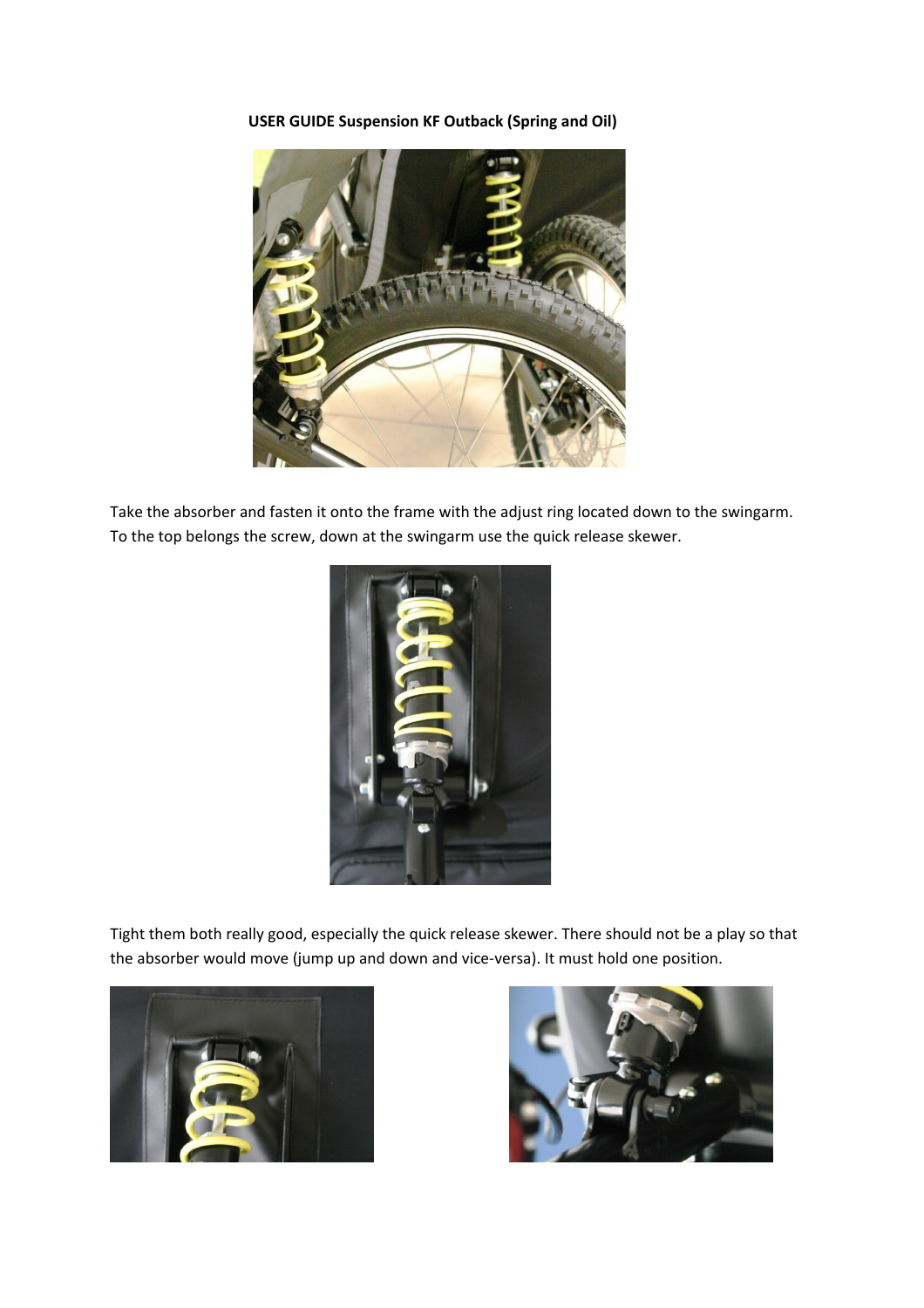The adjust ring has 4 positions, starting with position number 1. This position is meant for weights from 1 up to 10 kg (for small children, most of whom need the infant sling for toddlers).



To move the adjust ring to the second position, just remove the big wheel, the manipulation will be easier then. The absorber stays fixed on the frame and on the swingarm. Take the adjust ring and simply move it to the left.





The second position is for the loads from 10 up to 20 kg. For loads from 20 up to 25 kg use the third position and for the loads heavier than 25 kg the fourth position. It shouldn´t be difficult to move the ring from position 1 to 4 by hand, still, if you find it a bit tougher, simply use a pair of tongs. Set them onto the ring, hold firmly and pull.





Moving to the positions 3, 2 and 1 just by hand will be tougher (the spring preloading is on its maximum). Use therefore the pair of tongs, it´s easier.